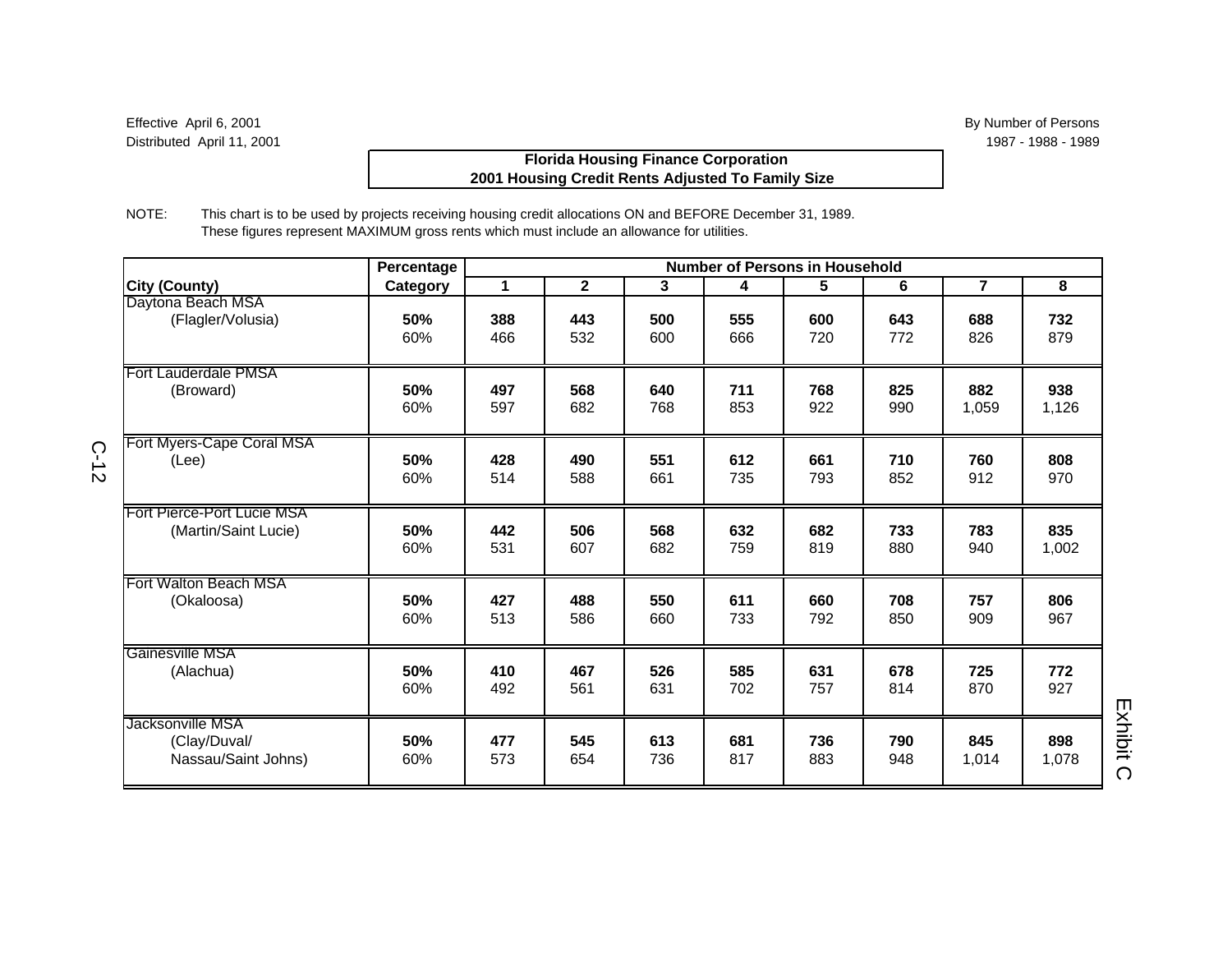# **Florida Housing Finance Corporation 2001 Housing Credit Rents Adjusted To Family Size**

NOTE: This chart is to be used by projects receiving housing credit allocations ON and BEFORE December 31, 1989. These figures represent MAXIMUM gross rents which must include an allowance for utilities.

|                                                          | Percentage |            |              |            | <b>Number of Persons in Household</b> |            |            |                |              |  |
|----------------------------------------------------------|------------|------------|--------------|------------|---------------------------------------|------------|------------|----------------|--------------|--|
| <b>City (County)</b>                                     | Category   | 1          | $\mathbf{2}$ | 3          | 4                                     | 5          | 6          | $\overline{7}$ | 8            |  |
| Lakeland-Winter Haven MSA                                | 50%        | 393        | 450          | 506        | 562                                   | 607        | 652        | 697            | 742          |  |
| (Polk)                                                   | 60%        | 472        | 540          | 607        | 675                                   | 729        | 783        | 837            | 891          |  |
| Melbourne-Titusville-<br>Palm Bay MSA<br>(Brevard)       | 50%<br>60% | 447<br>537 | 512<br>615   | 576<br>691 | 640<br>768                            | 691<br>829 | 742<br>891 | 793<br>952     | 845<br>1,014 |  |
| Miami PMSA                                               | 50%        | 398        | 456          | 512        | 570                                   | 615        | 661        | 706            | 752          |  |
| (Dade)                                                   | 60%        | 478        | 547          | 615        | 684                                   | 738        | 793        | 847            | 903          |  |
| Naples MSA                                               | 50%        | 568        | 650          | 731        | 812                                   | 877        | 942        | 1,007          | 1,072        |  |
| (Collier)                                                | 60%        | 682        | 780          | 877        | 975                                   | 1,053      | 1,131      | 1,209          | 1,287        |  |
| Ocala MSA                                                | 50%        | 350        | 400          | 450        | 500                                   | 540        | 580        | 620            | 660          |  |
| (Marion)                                                 | 60%        | 420        | 480          | 540        | 600                                   | 648        | 696        | 744            | 792          |  |
| <b>Orlando MSA</b><br>(Lake/Orange/<br>Osceola/Seminole) | 50%<br>60% | 455<br>546 | 520<br>624   | 585<br>702 | 650<br>780                            | 702<br>843 | 753<br>904 | 806<br>967     | 857<br>1,029 |  |
| Panama City MSA                                          | 50%        | 392        | 447          | 503        | 560                                   | 605        | 650        | 695            | 738          |  |
| (Bay)                                                    | 60%        | 471        | 537          | 604        | 672                                   | 726        | 780        | 834            | 886          |  |

C-13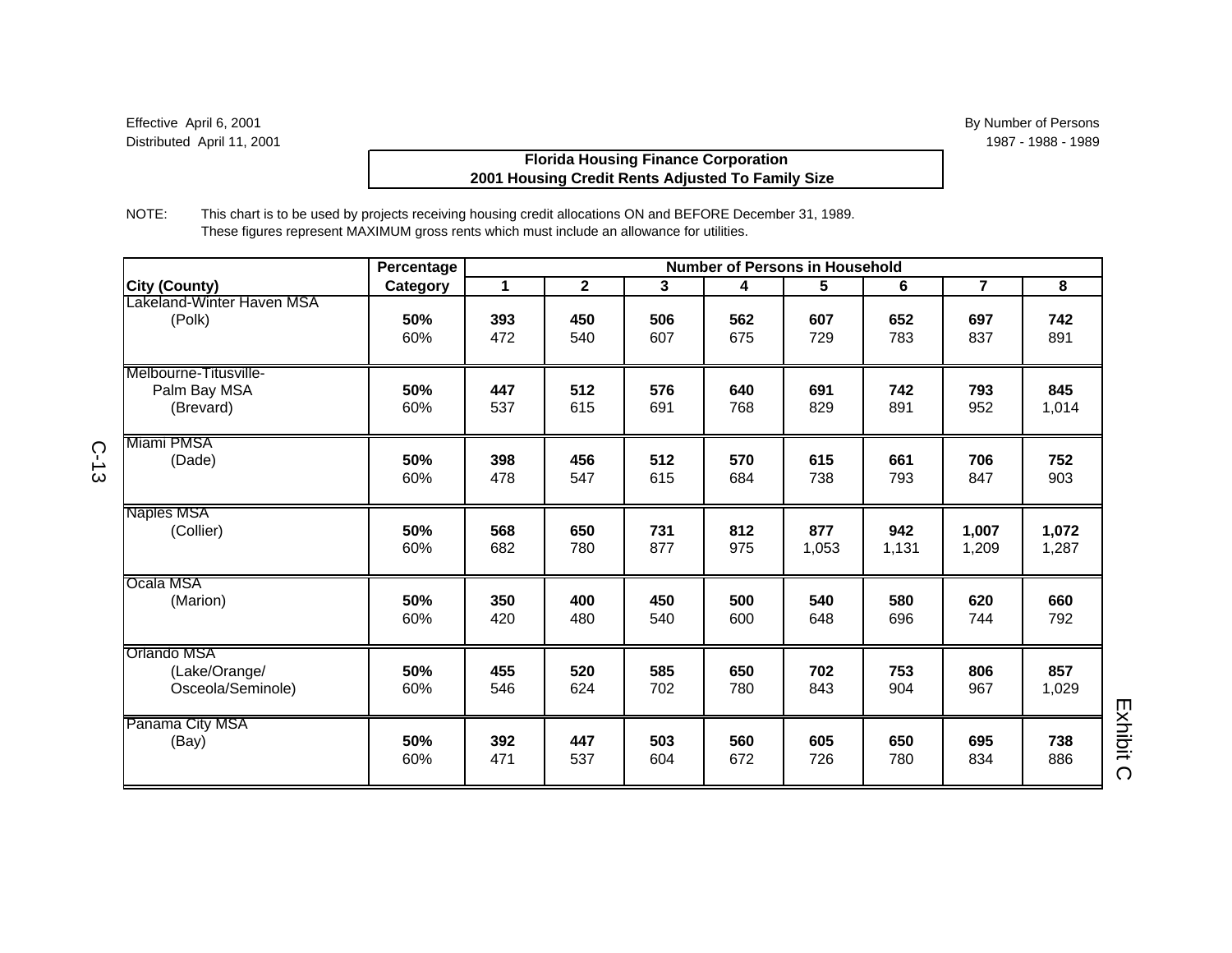# **Florida Housing Finance Corporation 2001 Housing Credit Rents Adjusted To Family Size**

NOTE: This chart is to be used by projects receiving housing credit allocations ON and BEFORE December 31, 1989. These figures represent MAXIMUM gross rents which must include an allowance for utilities.

|                                                                                             | Percentage | <b>Number of Persons in Household</b> |              |            |            |            |              |                |              |
|---------------------------------------------------------------------------------------------|------------|---------------------------------------|--------------|------------|------------|------------|--------------|----------------|--------------|
| <b>City (County)</b>                                                                        | Category   | 1                                     | $\mathbf{2}$ | 3          | 4          | 5          | 6            | $\overline{7}$ | 8            |
| Pensacola MSA                                                                               | 50%        | 386                                   | 441          | 496        | 551        | 595        | 640          | 683            | 727          |
| (Escambia/Santa Rosa)                                                                       | 60%        | 463                                   | 529          | 595        | 661        | 714        | 768          | 820            | 873          |
| Punta Gorda MSA                                                                             | 50%        | 383                                   | 437          | 492        | 547        | 591        | 635          | 678            | 722          |
| (Charlotte)                                                                                 | 60%        | 460                                   | 525          | 591        | 657        | 709        | 762          | 814            | 867          |
| Sarasota-Bradenton MSA                                                                      | 50%        | 442                                   | 505          | 568        | 631        | 681        | 732          | 782            | 833          |
| (Manatee/Sarasota)                                                                          | 60%        | 531                                   | 606          | 682        | 757        | 817        | 879          | 939            | 1,000        |
| Tallahassee MSA                                                                             | 50%        | 480                                   | 548          | 617        | 686        | 741        | 796          | 851            | 906          |
| (Gadsden/Leon)                                                                              | 60%        | 576                                   | 658          | 741        | 823        | 889        | 955          | 1,021          | 1,087        |
| Tampa-St.Petersburg-<br><b>Clearwater MSA</b><br>(Hernando/Hillsborough/<br>Pasco/Pinellas) | 50%<br>60% | 417<br>501                            | 477<br>573   | 536<br>643 | 596<br>715 | 643<br>772 | 691<br>829   | 738<br>886     | 787<br>945   |
| West Palm Beach-<br>Boca Raton MSA<br>(Palm Beach)                                          | 50%<br>60% | 525<br>630                            | 600<br>720   | 675<br>810 | 750<br>900 | 810<br>972 | 870<br>1.044 | 930<br>1,116   | 990<br>1,188 |
| <b>Baker County</b>                                                                         | 50%        | 373                                   | 427          | 480        | 533        | 576        | 618          | 661            | 705          |
|                                                                                             | 60%        | 448                                   | 513          | 576        | 640        | 691        | 742          | 793            | 846          |

C-14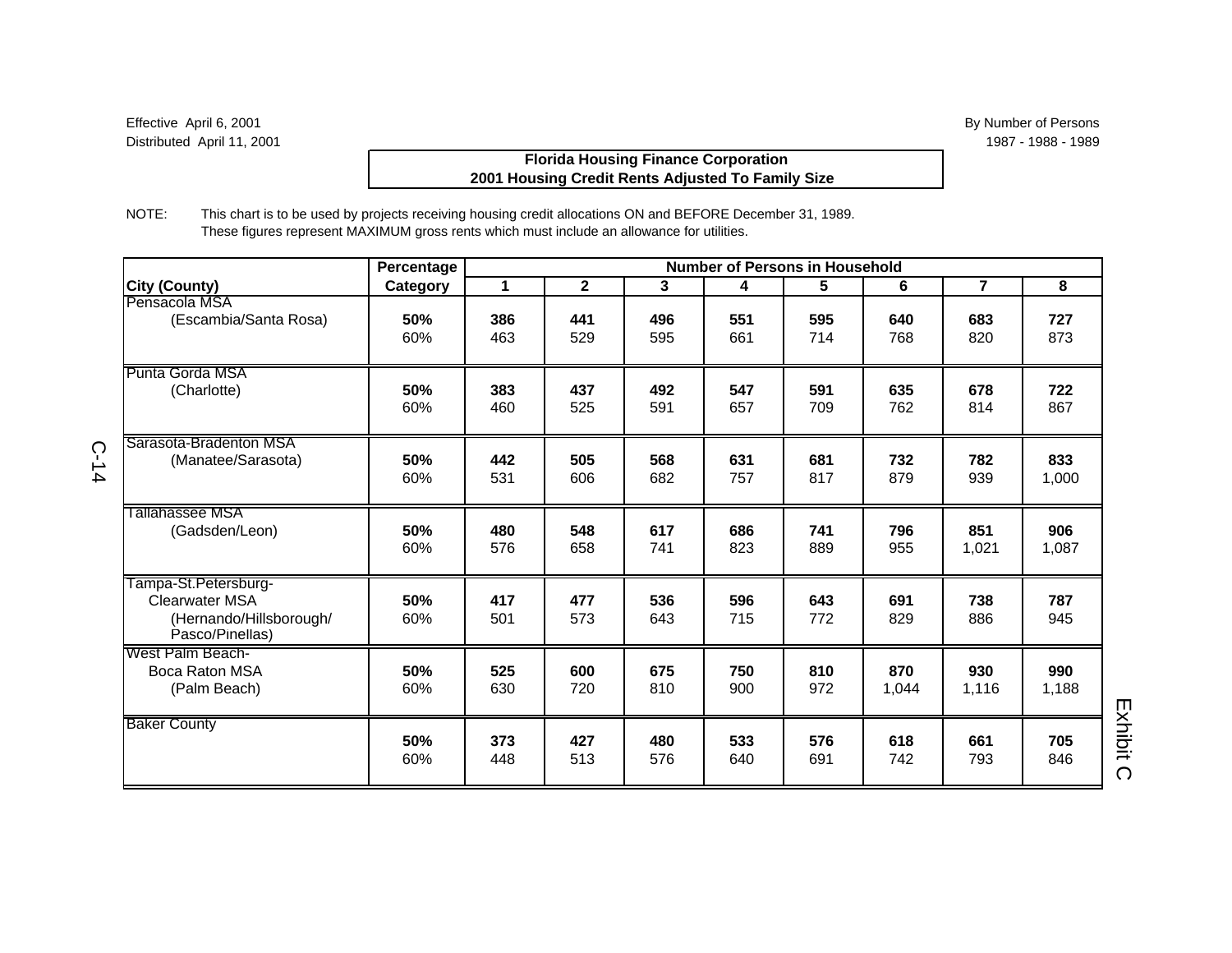# **Florida Housing Finance Corporation 2001 Housing Credit Rents Adjusted To Family Size**

NOTE: This chart is to be used by projects receiving housing credit allocations ON and BEFORE December 31, 1989. These figures represent MAXIMUM gross rents which must include an allowance for utilities.

|                        | Percentage |             |                |              | <b>Number of Persons in Household</b> |     |     |                |     |
|------------------------|------------|-------------|----------------|--------------|---------------------------------------|-----|-----|----------------|-----|
| <b>City (County)</b>   | Category   | $\mathbf 1$ | $\overline{2}$ | $\mathbf{3}$ | 4                                     | 5   | 6   | $\overline{7}$ | 8   |
| <b>Bradford County</b> | 50%        | 400         | 457            | 513          | 571                                   | 617 | 662 | 708            | 753 |
|                        | 60%        | 480         | 549            | 616          | 685                                   | 741 | 795 | 850            | 904 |
| <b>Calhoun County</b>  | 50%        | 336         | 383            | 432          | 480                                   | 518 | 556 | 595            | 633 |
|                        | 60%        | 403         | 460            | 519          | 576                                   | 622 | 667 | 714            | 760 |
| <b>Citrus County</b>   | 50%        | 336         | 383            | 432          | 480                                   | 518 | 556 | 595            | 633 |
|                        | 60%        | 403         | 460            | 519          | 576                                   | 622 | 667 | 714            | 760 |
| <b>Columbia County</b> | 50%        | 357         | 408            | 460          | 511                                   | 552 | 592 | 633            | 675 |
|                        | 60%        | 429         | 490            | 552          | 613                                   | 663 | 711 | 760            | 810 |
| <b>DeSoto County</b>   | 50%        | 336         | 383            | 432          | 480                                   | 518 | 556 | 595            | 633 |
|                        | 60%        | 403         | 460            | 519          | 576                                   | 622 | 667 | 714            | 760 |
| <b>Dixie County</b>    | 50%        | 336         | 383            | 432          | 480                                   | 518 | 556 | 595            | 633 |
|                        | 60%        | 403         | 460            | 519          | 576                                   | 622 | 667 | 714            | 760 |
| <b>Franklin County</b> | 50%        | 336         | 383            | 432          | 480                                   | 518 | 556 | 595            | 633 |
|                        | 60%        | 403         | 460            | 519          | 576                                   | 622 | 667 | 714            | 760 |

C-15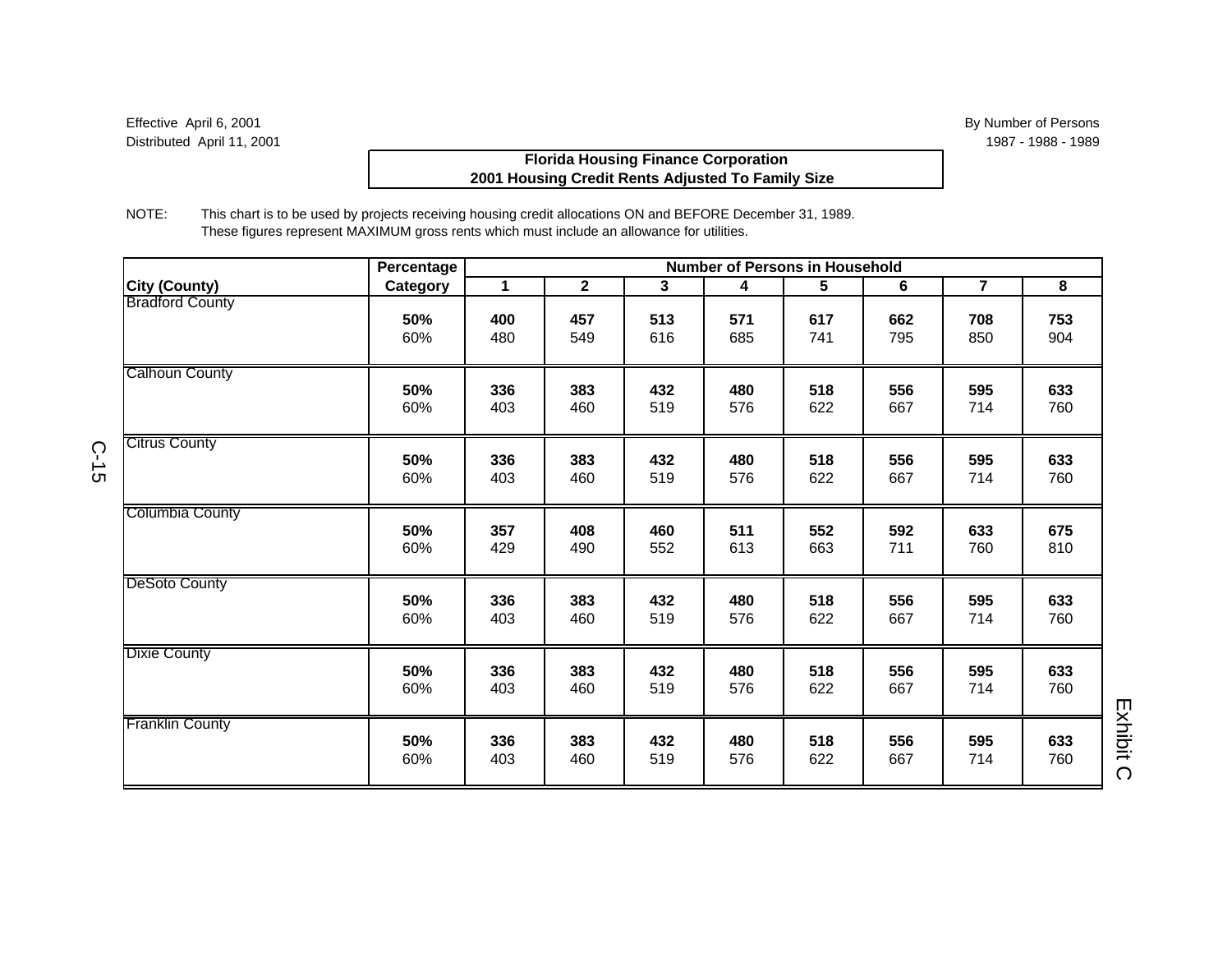# **Florida Housing Finance Corporation 2001 Housing Credit Rents Adjusted To Family Size**

NOTE: This chart is to be used by projects receiving housing credit allocations ON and BEFORE December 31, 1989. These figures represent MAXIMUM gross rents which must include an allowance for utilities.

|                         | Percentage |              |                |            | <b>Number of Persons in Household</b> |            |            |                |            |                       |
|-------------------------|------------|--------------|----------------|------------|---------------------------------------|------------|------------|----------------|------------|-----------------------|
| <b>City (County)</b>    | Category   | $\mathbf{1}$ | $\overline{2}$ | 3          | 4                                     | 5          | 6          | $\overline{7}$ | 8          |                       |
| <b>Gilchrist County</b> | 50%<br>60% | 336<br>403   | 383<br>460     | 432<br>519 | 480<br>576                            | 518<br>622 | 556<br>667 | 595<br>714     | 633<br>760 |                       |
| <b>Glades County</b>    | 50%<br>60% | 336<br>403   | 383<br>460     | 432<br>519 | 480<br>576                            | 518<br>622 | 556<br>667 | 595<br>714     | 633<br>760 |                       |
| <b>Gulf County</b>      | 50%<br>60% | 336<br>403   | 383<br>460     | 432<br>519 | 480<br>576                            | 518<br>622 | 556<br>667 | 595<br>714     | 633<br>760 |                       |
| <b>Hamilton County</b>  | 50%<br>60% | 336<br>403   | 383<br>460     | 432<br>519 | 480<br>576                            | 518<br>622 | 556<br>667 | 595<br>714     | 633<br>760 |                       |
| <b>Hardee County</b>    | 50%<br>60% | 351<br>421   | 402<br>483     | 452<br>543 | 502<br>603                            | 542<br>651 | 582<br>699 | 622<br>747     | 663<br>796 |                       |
| <b>Hendry County</b>    | 50%<br>60% | 336<br>403   | 383<br>460     | 432<br>519 | 480<br>576                            | 518<br>622 | 556<br>667 | 595<br>714     | 633<br>760 |                       |
| <b>Highlands County</b> | 50%<br>60% | 336<br>403   | 383<br>460     | 432<br>519 | 480<br>576                            | 518<br>622 | 556<br>667 | 595<br>714     | 633<br>760 | Exhibit<br>$\bigcirc$ |

C-16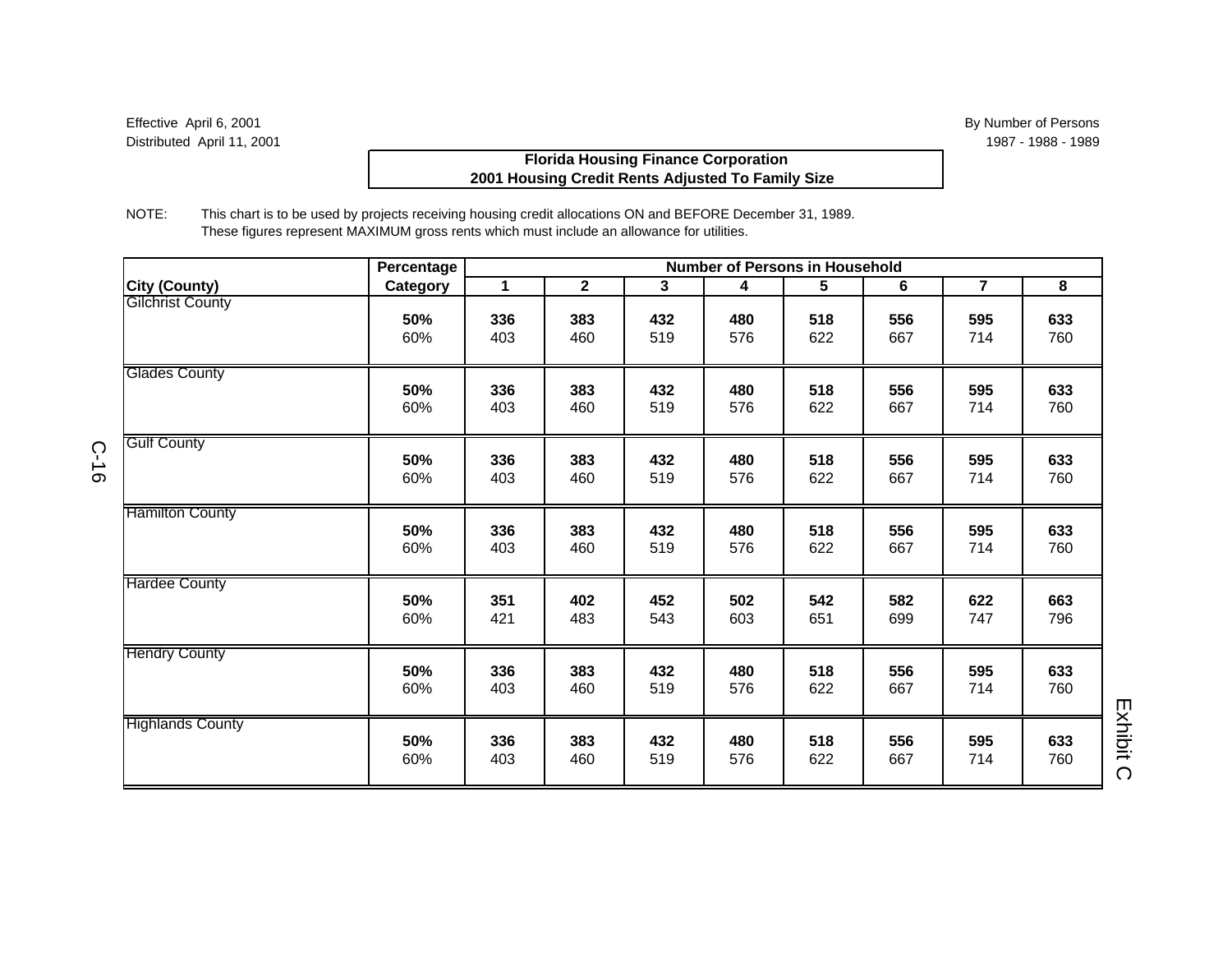# **Florida Housing Finance Corporation 2001 Housing Credit Rents Adjusted To Family Size**

NOTE: This chart is to be used by projects receiving housing credit allocations ON and BEFORE December 31, 1989. These figures represent MAXIMUM gross rents which must include an allowance for utilities.

|                            | Percentage |             |                |              | <b>Number of Persons in Household</b> |     |     |                |     |
|----------------------------|------------|-------------|----------------|--------------|---------------------------------------|-----|-----|----------------|-----|
| <b>City (County)</b>       | Category   | $\mathbf 1$ | $\overline{2}$ | $\mathbf{3}$ | 4                                     | 5   | 6   | $\overline{7}$ | 8   |
| <b>Holmes County</b>       | 50%        | 336         | 383            | 432          | 480                                   | 518 | 556 | 595            | 633 |
|                            | 60%        | 403         | 460            | 519          | 576                                   | 622 | 667 | 714            | 760 |
| <b>Indian River County</b> | 50%        | 423         | 483            | 545          | 605                                   | 653 | 701 | 750            | 798 |
|                            | 60%        | 508         | 580            | 654          | 726                                   | 784 | 841 | 900            | 958 |
| Jackson County             | 50%        | 336         | 383            | 432          | 480                                   | 518 | 556 | 595            | 633 |
|                            | 60%        | 403         | 460            | 519          | 576                                   | 622 | 667 | 714            | 760 |
| Jetterson County           | 50%        | 351         | 401            | 451          | 501                                   | 541 | 581 | 621            | 661 |
|                            | 60%        | 421         | 481            | 541          | 601                                   | 649 | 697 | 745            | 793 |
| Lafayette County           | 50%        | 336         | 383            | 432          | 480                                   | 518 | 556 | 595            | 633 |
|                            | 60%        | 403         | 460            | 519          | 576                                   | 622 | 667 | 714            | 760 |
| Levy County                | 50%        | 336         | 383            | 432          | 480                                   | 518 | 556 | 595            | 633 |
|                            | 60%        | 403         | 460            | 519          | 576                                   | 622 | 667 | 714            | 760 |
| <b>Liberty County</b>      | 50%        | 362         | 413            | 466          | 517                                   | 558 | 600 | 641            | 682 |
|                            | 60%        | 435         | 496            | 559          | 621                                   | 670 | 720 | 769            | 819 |

C-17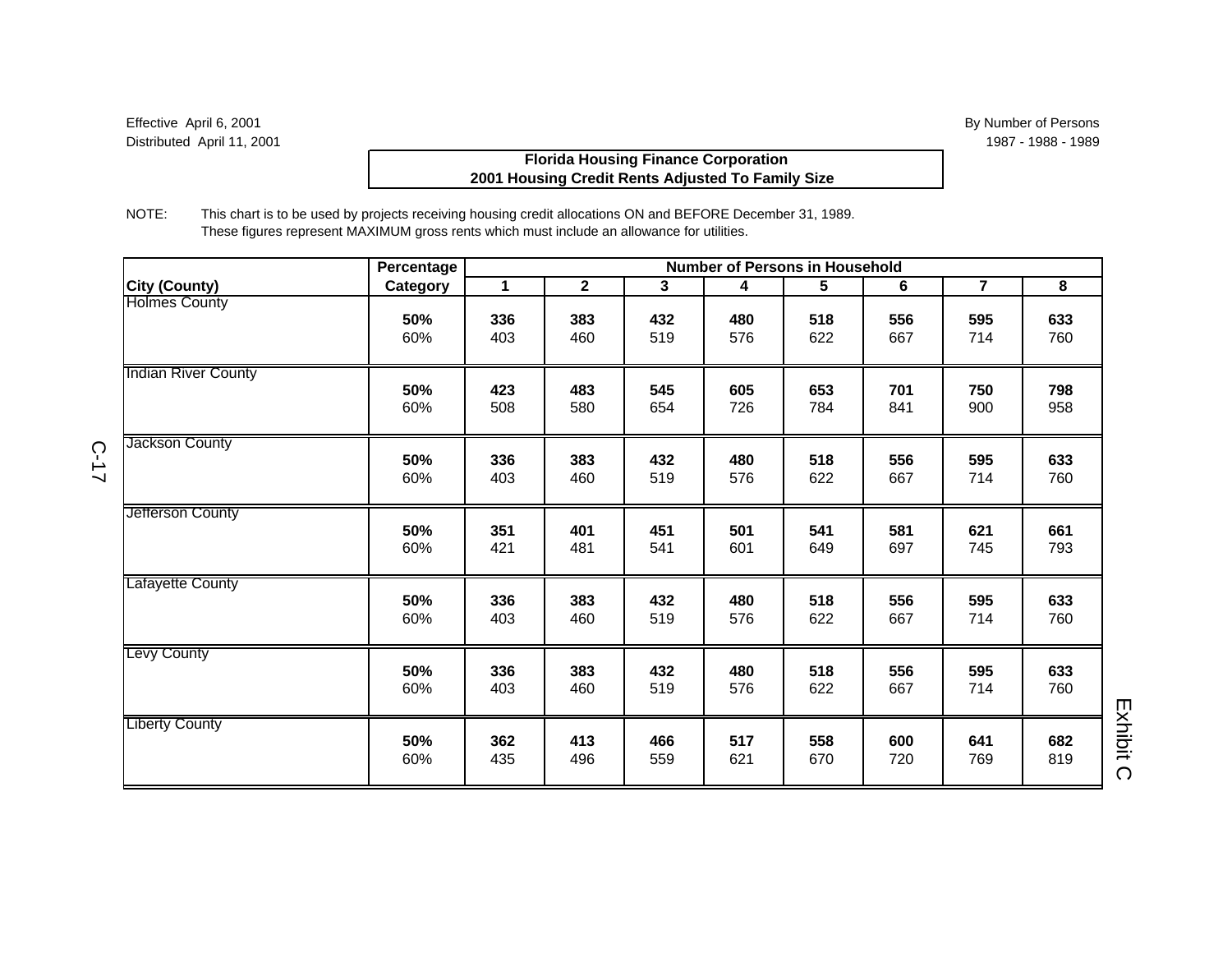C-18

# **Florida Housing Finance Corporation 2001 Housing Credit Rents Adjusted To Family Size**

NOTE: This chart is to be used by projects receiving housing credit allocations ON and BEFORE December 31, 1989. These figures represent MAXIMUM gross rents which must include an allowance for utilities.

|                          | Percentage | <b>Number of Persons in Household</b> |                |                |     |                 |     |                |       |  |
|--------------------------|------------|---------------------------------------|----------------|----------------|-----|-----------------|-----|----------------|-------|--|
| City (County)            | Category   | $\mathbf{1}$                          | $\overline{2}$ | 3 <sup>1</sup> | 4   | $5\phantom{.0}$ | 6   | $\overline{7}$ | 8     |  |
| <b>Madison County</b>    |            |                                       |                |                |     |                 |     |                |       |  |
|                          | 50%        | 336                                   | 383            | 432            | 480 | 518             | 556 | 595            | 633   |  |
|                          | 60%        | 403                                   | 460            | 519            | 576 | 622             | 667 | 714            | 760   |  |
| <b>Monroe County</b>     |            |                                       |                |                |     |                 |     |                |       |  |
|                          | 50%        | 456                                   | 521            | 586            | 651 | 703             | 755 | 807            | 860   |  |
|                          | 60%        | 547                                   | 625            | 703            | 781 | 844             | 906 | 969            | 1,032 |  |
| <b>Okeechobee County</b> |            |                                       |                |                |     |                 |     |                |       |  |
|                          | 50%        | 336                                   | 383            | 432            | 480 | 518             | 556 | 595            | 633   |  |
|                          | 60%        | 403                                   | 460            | 519            | 576 | 622             | 667 | 714            | 760   |  |
|                          |            |                                       |                |                |     |                 |     |                |       |  |
| <b>Putnam County</b>     |            |                                       |                |                |     |                 |     |                |       |  |
|                          | 50%        | 336                                   | 383            | 432            | 480 | 518             | 556 | 595            | 633   |  |
|                          | 60%        | 403                                   | 460            | 519            | 576 | 622             | 667 | 714            | 760   |  |
| <b>Sumter County</b>     |            |                                       |                |                |     |                 |     |                |       |  |
|                          | 50%        | 355                                   | 405            | 456            | 506 | 546             | 587 | 627            | 668   |  |
|                          | 60%        | 426                                   | 486            | 547            | 607 | 655             | 705 | 753            | 802   |  |
| Suwannee County          |            |                                       |                |                |     |                 |     |                |       |  |
|                          | 50%        | 336                                   | 383            | 432            | 480 | 518             | 556 | 595            | 633   |  |
|                          | 60%        | 403                                   | 460            | 519            | 576 | 622             | 667 | 714            | 760   |  |
| <b>Taylor County</b>     |            |                                       |                |                |     |                 |     |                |       |  |
|                          | 50%        | 336                                   | 383            | 432            | 480 | 518             | 556 | 595            | 633   |  |
|                          | 60%        | 403                                   | 460            | 519            | 576 | 622             | 667 | 714            | 760   |  |
|                          |            |                                       |                |                |     |                 |     |                |       |  |